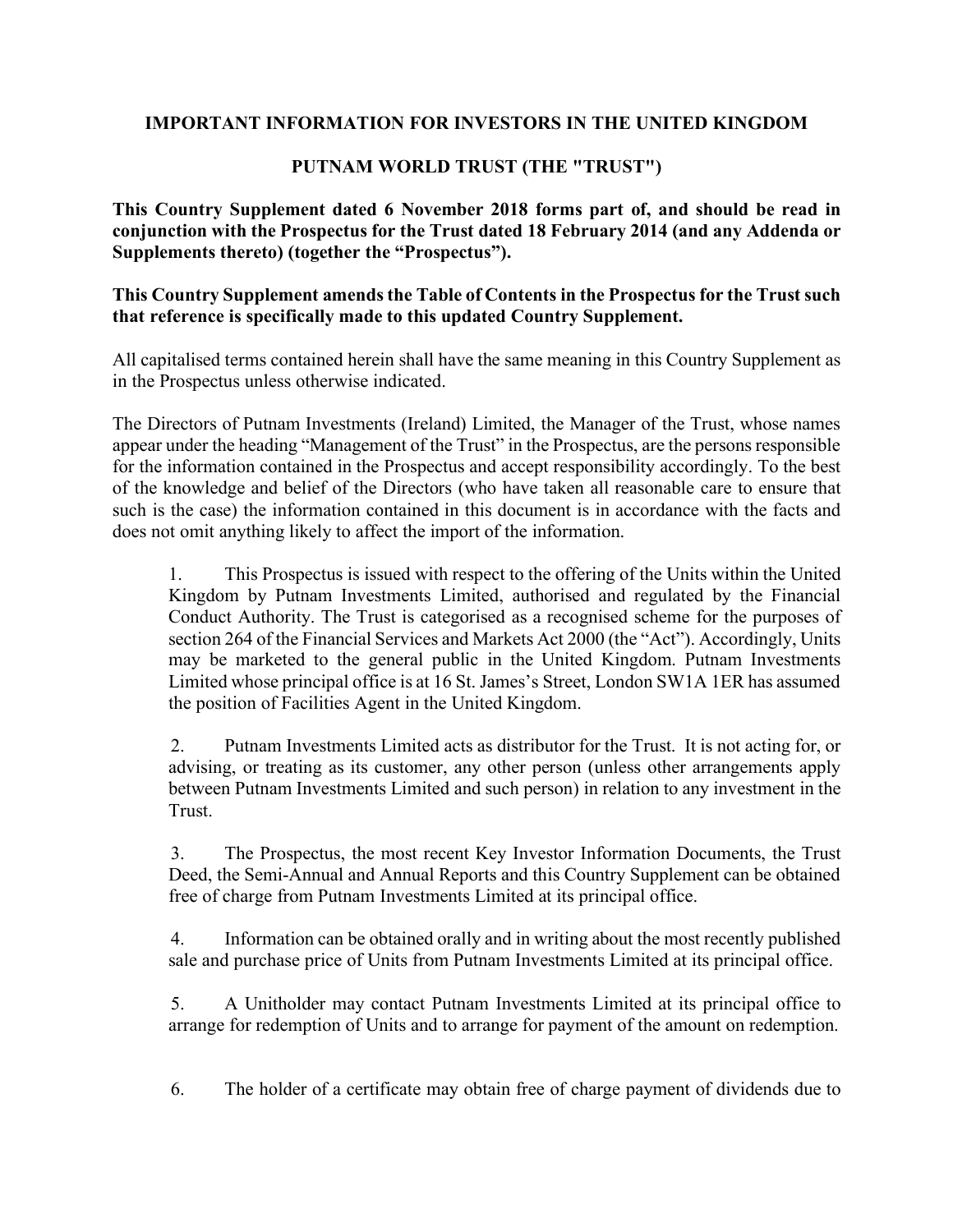him, the most recent Semi-Annual and Annual Reports and details or copies of any notices that have been given or sent to the Unitholders from Putnam Investments Limited.

7. Any Unitholder who has a complaint to make about the operation of the Trust can submit his complaint in writing, for transmission to the Manager, to Putnam Investments Limited at its principal office.

8. Investors in the United Kingdom should note that the Trust and the Manager are overseas entities and the investment business activities of Putnam Investments Limited are not covered by the Financial Services Compensation Scheme. Accordingly, as against Putnam Investments Limited, the Manager and the Trust, they will not benefit from the rules and regulations made under the Act or the United Kingdom regulatory system for the protection of private investors, including the Financial Services Compensation Scheme.

## **U.K. FACILITIES AGREEMENT**

(a) By an agreement (the "U.K. Facilities Agreement") dated on or about 28 April, 2000 between Putnam Investments Limited and the Manager, Putnam Investments Limited has agreed to provide information and paying agency facilities to the Trust in the United Kingdom as set out above.

(b) The U.K. Facilities Agreement may be terminated by the Manager upon one month's notice.

(c) The U.K. Facilities Agreement contains indemnities in favour of Putnam Investments Limited for any claims made by third parties due to shortcomings, inaccuracies and/or incomplete information in the Trust's documentation.

(d) Putnam Investments Limited will not receive a fee from the Manager. Its reasonable out of pocket expenses will be reimbursed out of the assets of the Trust.

# **TAXATION**

The taxation of income and capital gains of both the Trust and Unitholders is subject to the fiscal law and practice of Ireland and of the jurisdictions in which the Trust invests or in which Unitholders are resident or otherwise subject to tax. The following summary (which is not exhaustive) of the anticipated tax treatment in the United Kingdom does not constitute legal or tax advice and applies only to persons who hold Units as an investment and (save where expressly referred to) who are resident and domiciled in the United Kingdom for tax purposes.

**Unitholders and potential investors should consult their own professional advisers on the tax implications of making an investment in, holding, exchanging or disposing of**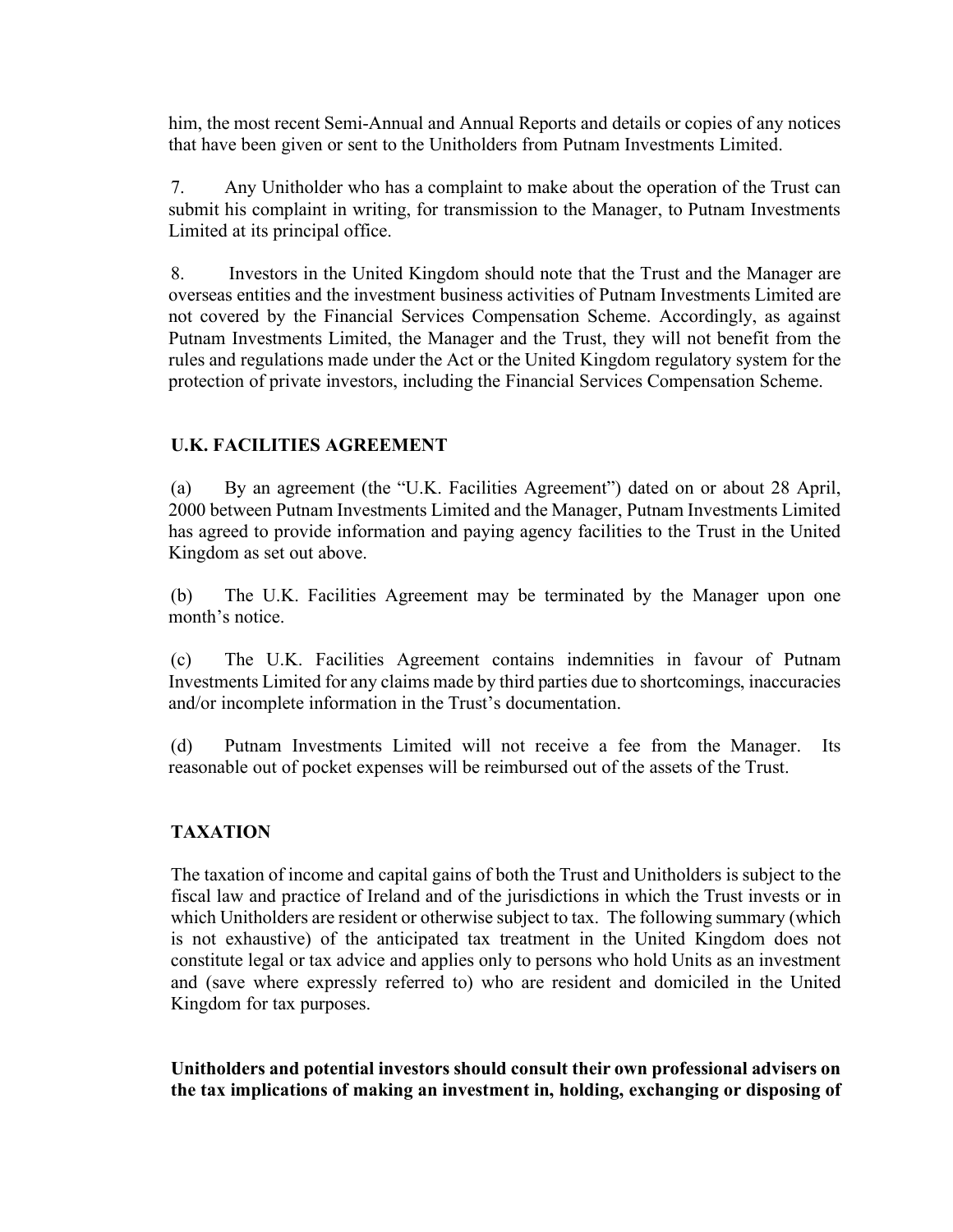**Units and receipt of distributions (whether or not on redemption) with respect to such Units under the laws of the jurisdictions in which they are liable to taxation.**

**This summary is based on the taxation law and practice in force in the United Kingdom at the date of this document, but Unitholders and potential investors should be aware that the relevant fiscal rules and practice or their interpretation may change, possibly with retrospective effects. The following tax summary is not a guarantee to any investor of the tax results of investing in the Trust.**

### **Taxation of the Trust**

The Depositary and the Manager are not resident for tax purposes in the United Kingdom and neither the central management and control nor the general administration of the Trust is undertaken in the United Kingdom. The Trust should not, therefore, be resident in the United Kingdom or (provided that it does not carry on a trade in the United Kingdom, whether or not through a permanent establishment situated therein) be liable to United Kingdom taxation on its income (other than on United Kingdom source income) or capital gains.

Certain interest and other amounts received by the Trust that have a United Kingdom source income and gains received by a Fund, which has a United Kingdom source, may be subject to withholding or similar taxes in the United Kingdom.

Since the Trust is not incorporated in the U.K. and the register of Unitholders will be kept outside the U.K., no liability to U.K. stamp duty reserve tax should arise by reason of the transfer, subscription for, or redemption of Units. Liability to U.K. stamp duty will not arise provided that any instrument in writing, transferring Units in the Trust, or Units acquired by the Trust, is executed and retained at all times outside the U.K. However, the Fund may be liable to transfer taxes in the U.K. on acquisitions and disposals of investments. In the U.K., stamp duty or Stamp Duty Reserve Tax at a rate of 0.5% will be payable by the Fund on the acquisition of shares in companies that are either incorporated in the U.K. or that maintain a share register there. This liability will arise in the course of the Trust's normal investment activity and on the acquisition of investments from subscribers on subscription for units.

In the absence of an exemption applicable to a prospective Unitholder (such as that available to intermediaries under section 88A of the Finance Act 1986) stamp duty reserve tax (or stamp duty) at the same rate as above will also be payable by prospective Unitholders on the acquisition of shares in companies incorporated in the United Kingdom or which maintain a share register in the United Kingdom for the purpose of subsequent subscription for shares, and may arise on the transfer of investments to Unitholders on redemption.

Subject to their personal tax position, Unitholders resident in the United Kingdom for taxation purposes may be liable to United Kingdom income tax or corporation tax in respect of any dividends or other income distributions of the Trust and any dividends funded out of realised capital profits of the Trust. For those Unit Classes of the Trust operating income equalisation arrangements, in the case of the first distribution made in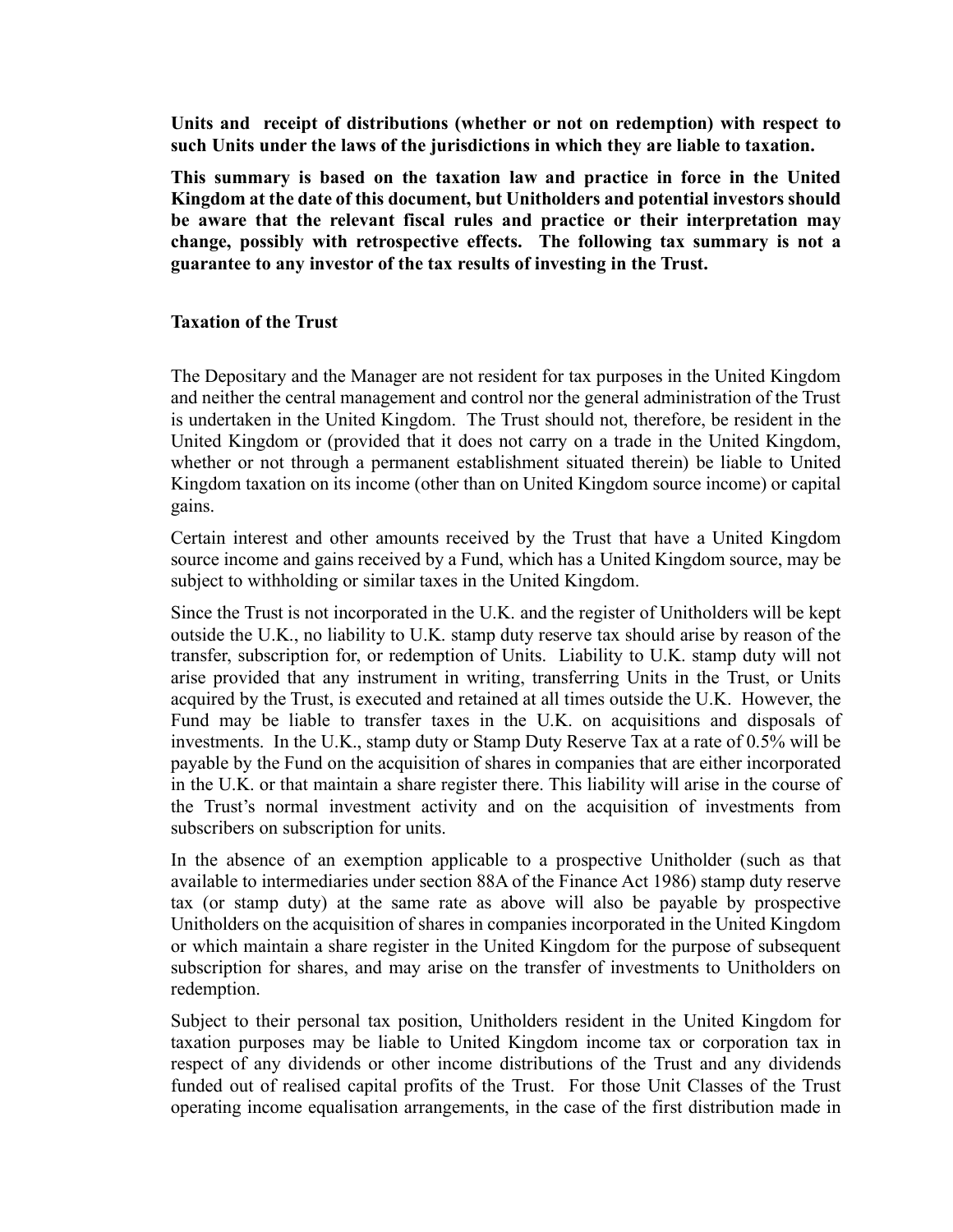respect of a Unit, the amount representing income equalisation is a return of capital and not taxable in the hands of the Unitholder. This amount should generally be deducted from the base cost of Units in computing the capital gain realised upon their disposal (see below). In addition, U.K. Unitholders holding Units at the end of each 'reporting period' (as defined for U.K. tax purposes) will potentially be subject to U.K. income tax or corporation tax on their share of a class's 'reported income', to the extent that this amount exceeds dividends received. The terms 'reported income', 'reporting period' and their implications are discussed in more detail below.

Per Part 9A of the Corporation Tax Act 2009 distributions made by an offshore fund structured as a company and received by a U.K. corporate investor can be exempt from corporation tax, provided that it falls within a specified exempt class. For example, if the U.K. corporate investor holds less than a 10% shareholding in the company making the distribution then the dividends received by the U.K. corporate investor will fall within the exempt class for portfolio holdings. This exemption does not apply to distributions from the Trust as it is structured as a Unit Trust rather than a company.

Holdings in the Trust will constitute interests in "offshore funds", as defined for the purposes TIOPA 2010, with each Class treated as a separate 'offshore fund' for these purposes, consistent with the previous rules.

### **U.K. Reporting Fund Regime**

The Offshore Funds (Tax) Regulations 2009 (the "Tax Regulations") introduced a regime for the taxation of investments in "offshore funds" that operates by reference to whether a fund opts into a reporting regime ("reporting funds") or not ("non-reporting funds"). The Tax Regulations provide that if an investor resident or ordinarily resident in the U.K. for taxation purposes holds an interest in an offshore fund and that offshore fund is a 'nonreporting' fund, any gain accruing to that investor upon the sale or other disposal of that interest will be charged to U.K. tax as income and not as a capital gain. Alternatively, where an investor resident or ordinarily resident in the U.K. holds an interest in an offshore fund that has been a 'reporting fund' (and a "distributing fund" prior to 1 July 2011 if an existing fund) for all periods of account for which they hold their interest, any gain accruing upon the sale or other disposal of the interest will be subject to tax as a capital gain rather than income, with relief for any accumulated or reinvested profits that have already been subject to U.K. income tax or corporation tax on income (even where such profits are exempt from U.K. corporation tax). Investors in non-reporting funds would not be subject to income tax on income retained by the non-reporting fund.

Where an offshore fund has been a non-reporting fund for part of the time during which the U.K. Unitholder held their interest in a reporting fund for the remainder of that time, there are elections that can potentially be made by the Unitholder in order to pro-rate any gain upon disposal; the impact being that the portion of the gain made during the time when the offshore fund was a reporting fund would be taxed as a capital gain. Such elections have specified time limits in which they can be made. Investors should refer to their tax advisors for further information.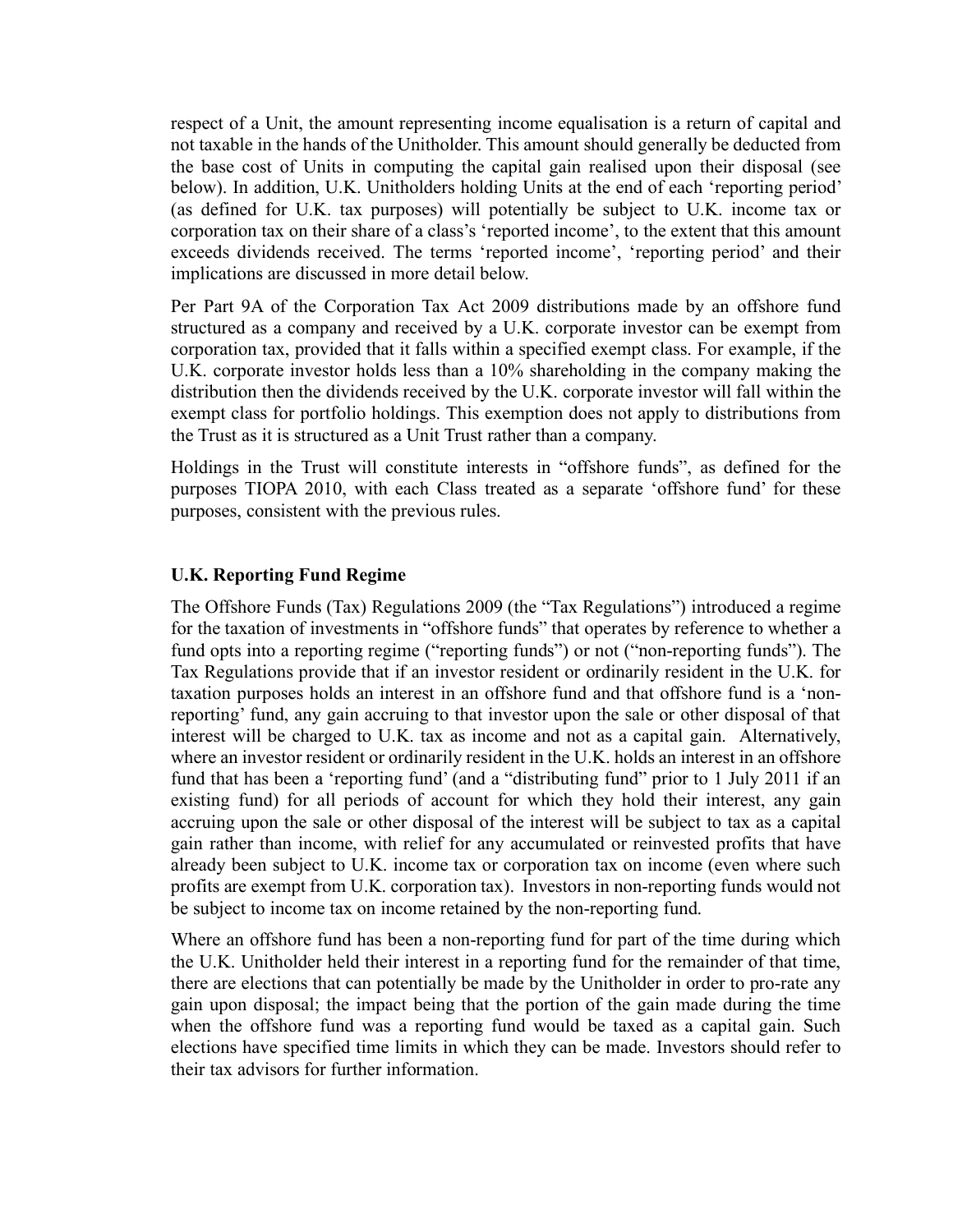In broad terms, a 'reporting fund' is an offshore fund that meets certain upfront and annual reporting requirements to HM Revenue & Customs and its Unitholders. The Directors intend to manage the affairs of the Trust so that these upfront and annual duties are met and continue to be met on an ongoing basis for certain of the classes of units within the Trust as specified below. Such annual duties will include calculating and reporting the income returns of the offshore fund for each reporting period (as defined for U.K. tax purposes) on a per-Unit basis to all relevant Unitholders (as defined for these purposes). U.K. Unitholders that hold their interests at the end of the reporting period to which the reported income relates will be subject to income tax or corporation tax on the higher of any cash distribution paid and the full reported amount. The reported income will be deemed to arise to U.K. Unitholders six months following the end of the reporting period.

The Manager intends to issue the annual investor report via post, electronic communication, website, or a nationally-available U.K. newspaper.

Once reporting fund status is obtained from HM Revenue & Customs for the relevant classes, it will remain in place permanently so long as the annual requirements are undertaken. Unitholders and potential investors should refer to their tax advisors in relation to the implications of the Trust obtaining such status. The Manager intends that, for so long as the new reporting regime remains in place, these annual duties will be met on an ongoing basis for the following Classes of Units of the noted Funds, along with any other as may be specified in any Supplement hereto (the "Reporting Classes"):

- All Class Units of Putnam Global High Yield Bond Fund;
- Class T Units of each of Putnam Emerging Markets Equity Fund and Putnam Global Core Equity Fund; and
- Class S Units of each of Putnam Fixed Income Global Alpha Fund, Putnam Multi-Asset Absolute Return Fund, Putnam European High Yield Fund, Putnam Securitised Credit Fund and Putnam Total Return Fund.

An individual Unitholder domiciled or deemed for United Kingdom tax purposes domiciled in the United Kingdom may be liable to United Kingdom Inheritance Tax on their Units in the event of death or on making certain categories of lifetime transfer.

The attention of individuals ordinarily resident in the United Kingdom is drawn to the provisions of Chapter 2 of Part 13 of the Income Tax Act 2007. These provisions are aimed at preventing the avoidance of income tax by individuals through transactions resulting in the transfer of assets or income to persons (including companies) resident or domiciled outside the United Kingdom and may render them liable to income tax in respect of undistributed income of the Fund on an annual basis. The legislation is not directed towards the taxation of capital gains.

The attention of persons resident or ordinarily resident in the United Kingdom for taxation purposes is drawn to the provisions of section 13 of the Taxation of Chargeable Gains Act 1992. These provisions can apply to any such person whose proportionate interest in a Fund (whether as a Unitholder or otherwise as a "participator" for United Kingdom taxation purposes) when aggregated with that of persons connected with that person is 10%, or greater, and if, at the same time, the Trust is itself controlled in such manner that